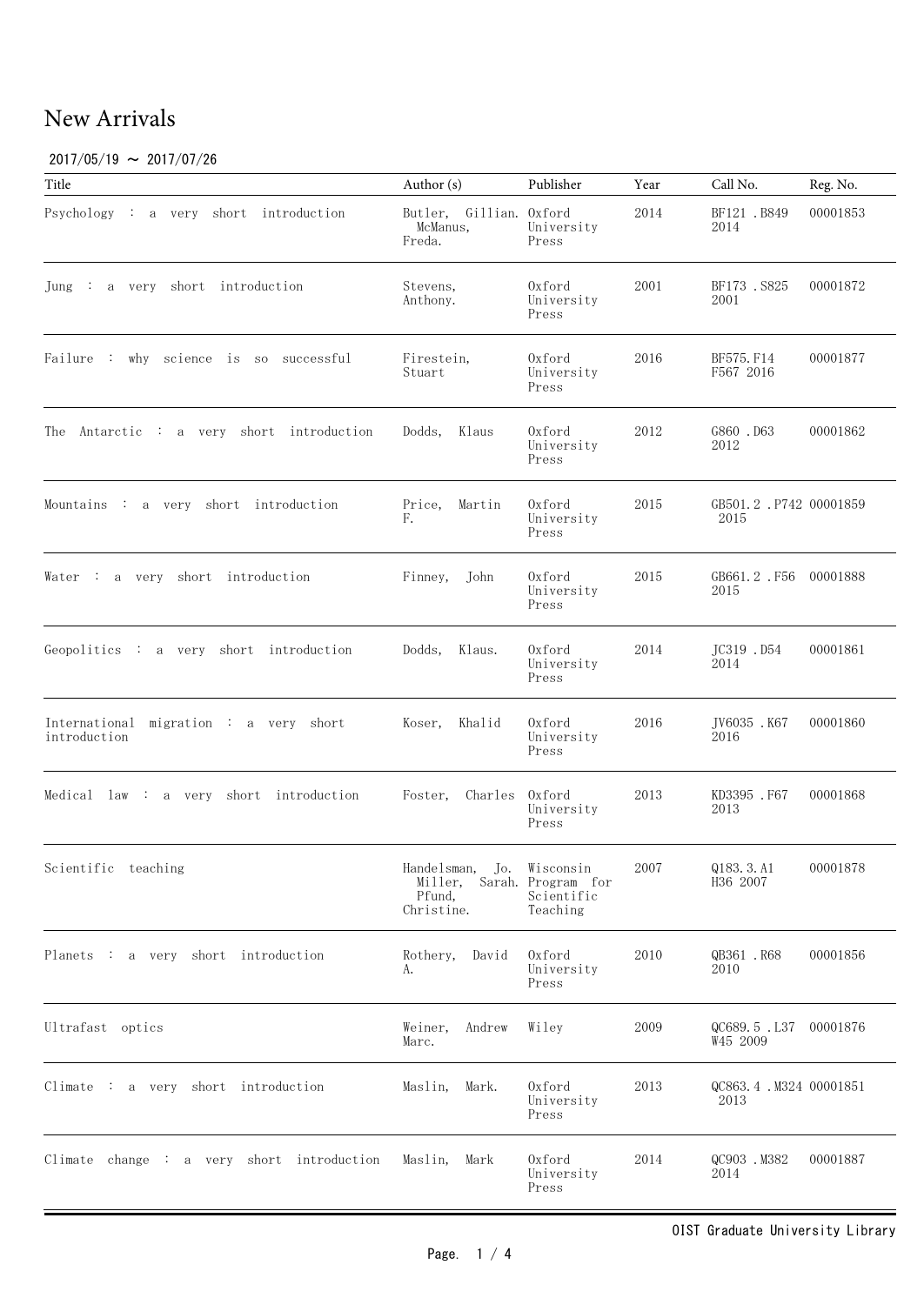2017/05/19 ~ 2017/07/26

| Title                                                     | Author (s)                                 | Publisher                            | Year | Call No.                          | Reg. No. |
|-----------------------------------------------------------|--------------------------------------------|--------------------------------------|------|-----------------------------------|----------|
|                                                           |                                            |                                      |      |                                   |          |
| The Earth:<br>a very short introduction                   | Redfern,<br>Martin. Oxford                 | University<br>Press                  | 2003 | QE26.3.R43<br>2003                | 00001852 |
| Minerals : a very short introduction                      | Vaughan,<br>David<br>J.                    | Oxford<br>University<br>Press        | 2014 | QE372.2. V38 00001849<br>2014     |          |
| $Rocks$ : a very short introduction                       | Zalasiewicz, J.<br>A                       | Oxford<br>University<br>Press        | 2016 | QE432 .Z35<br>2016                | 00001858 |
| Plate tectonics : a very short introduction Molnar, Peter |                                            | Oxford<br>University<br>Press        | 2015 | QE511.4.M65 00001885<br>2015      |          |
| The ice age : a very short introduction                   | Woodward,<br>$C_{\bullet}$                 | Jamie Oxford<br>University<br>Press, | 2014 | QE697.W86<br>2014                 | 00001850 |
| Fossils : a very short introduction                       | Keith<br>Thomson,                          | 0xford<br>University<br>Press        | 2005 | QE714.3.T54 00001886<br>2005      |          |
| Forests : a very short introduction                       | Jaboury Oxford<br>Ghazoul,                 | University<br>Press                  | 2015 | QH541.5.F6<br>G43 2015            | 00001889 |
| The eye : a very short introduction                       | Land, Michael<br>F.                        | Oxford<br>University<br>Press        | 2014 | QL949 .L263<br>2014               | 00001864 |
| Human anatomy : a very short introduction                 | Klenerman,<br>Leslie                       | 0xford<br>University<br>Press        | 2015 | QM23.2.K58<br>2015                | 00001866 |
| Principles of neural science                              | Eric R. Kandel McGraw-Hill<br>[and others] |                                      | 2013 | QP355.2.P76 00001847<br>2013 c. 1 |          |
| Dreaming : a very short introduction                      | Hobson,<br>John<br>Allan                   | Oxford<br>University<br>Press        | 2005 | QP426.H624<br>2005                | 00001869 |
| Ageing : a very short introduction                        | Pachana,<br>Nancy<br>А.                    | 0xford<br>University<br>Press        | 2016 | QP86.P25<br>2016                  | 00001855 |
| Teeth : a very short introduction                         | Peter S. Oxford<br>Ungar,                  | University<br>Press                  | 2014 | QP88.6.U54<br>2014                | 00001857 |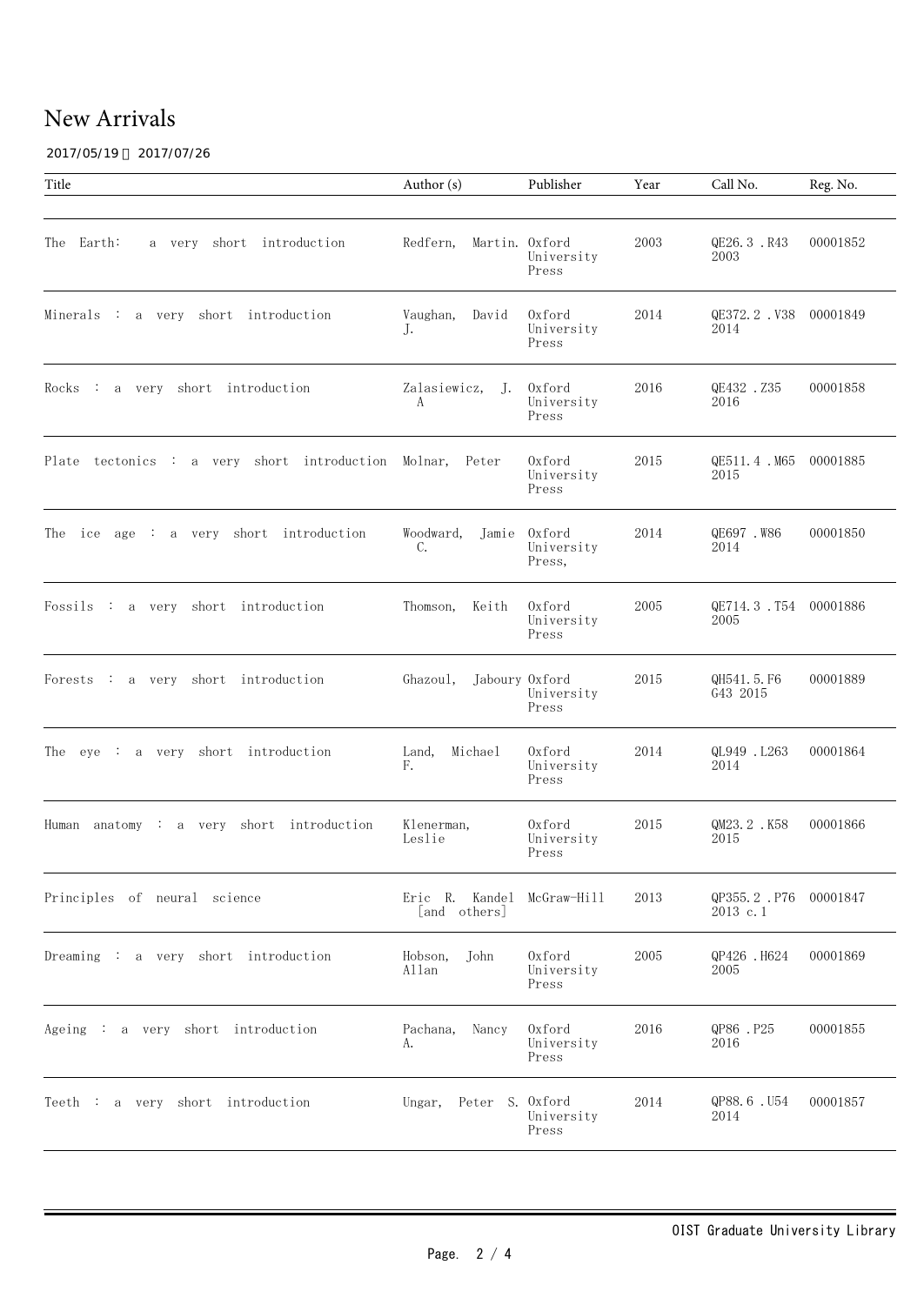#### $2017/05/19 \sim 2017/07/26$

| Title                                              | Author (s)                                                                     | Publisher                     | Year | Call No.                         | Reg. No. |
|----------------------------------------------------|--------------------------------------------------------------------------------|-------------------------------|------|----------------------------------|----------|
| Origin and evolution of viruses                    | Edited by<br>Esteban Domingo, Press<br>Colin R.<br>Parrish, John<br>J. Holland | Academic                      | 2008 | QR392 .075<br>2008               | 00001884 |
| History of medicine : a very short<br>introduction | Bynum, W. F.                                                                   | Oxford<br>University<br>Press | 2008 | R131.B974<br>2008                | 00001863 |
| Public health : a very short introduction          | Berridge,<br>Virginia.                                                         | Oxford<br>University<br>Press | 2016 | RA5 . B47 2016 00001873          |          |
| Infectious disease : a very short<br>introduction  | Marta L. Oxford<br>Wayne,                                                      | University<br>Press           | 2015 | RC111 .W38<br>2015               | 00001867 |
| Psychiatry: a very short introduction              | Burns,<br>Tom.                                                                 | Oxford<br>University<br>Press | 2006 | RC454 .B8435 00001871<br>2006    |          |
| Psychotherapy : a very short introduction          | Burns, Tom.<br>Burns-Lundgren,<br>Eva.                                         | Oxford<br>University<br>Press | 2015 | RC480 .B7798 00001874<br>2015    |          |
| Schizophrenia : a very short introduction          | Frith,<br>Christopher D.<br>Johnstone, Eve<br>C.                               | Oxford<br>University<br>Press | 2003 | RC514 .F75<br>2003               | 00001854 |
| 岩波理化学辞典                                            | 長倉三郎 [and<br>others] 編集                                                        | 岩波書店                          | 1998 | REF<br>Q123 . I883<br>1998       | 00001880 |
| 化学辞典                                               | 大木道則<br>編集                                                                     | 東京化学同人                        | 1994 | <b>REF</b><br>QD5 .K2443<br>1994 | 00001883 |
| 岩波生物学辞典                                            | 巌佐庸, 倉谷滋, 岩波書店<br>斎藤成也, 塚谷<br>裕一編集                                             |                               | 2013 | REF QH13 . I9 00001882<br>2013   |          |
| 分子細胞生物学辞典                                          | 村松正実編集代表. 東京化学同人                                                               |                               | 2008 | REF<br>QH506 .B825<br>2008       | 00001881 |
| 生化学辞典                                              | 大島泰郎[ほか]<br>編;今堀和友,<br>Щ<br>川民夫監修                                              | 東京化学同人                        | 2007 | REF<br>QP512 .S45<br>2007        | 00001875 |
| Autism : a very short introduction                 | Frith, Uta.                                                                    | Oxford<br>University<br>Press | 2008 | RJ506.A9 .F69 00001865<br>4 2008 |          |